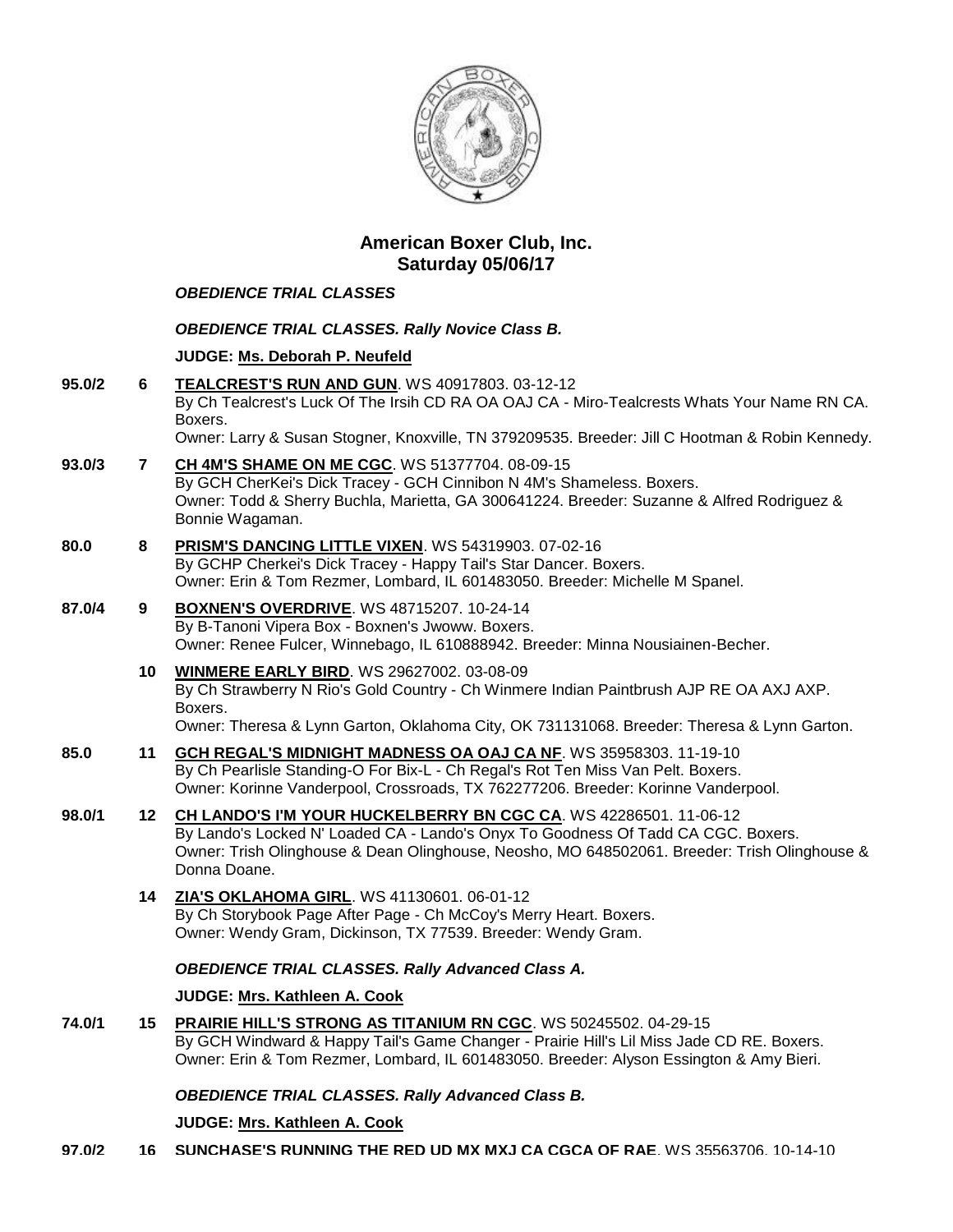|              |                 | By Ch Breezewood's Lord Of Wystmont CDX RA - Sunchase's Little Black Dress UDX RA MX MXJ OF<br>CA CGCA. Boxers.                                                                                                                                                                                             |
|--------------|-----------------|-------------------------------------------------------------------------------------------------------------------------------------------------------------------------------------------------------------------------------------------------------------------------------------------------------------|
|              |                 | Owner: Tracy L Hendrickson & Rhoda Brouillette, Broken Arrow, OK 740129426. Breeder: Tracy<br>Hendrickson.                                                                                                                                                                                                  |
| 95.0/4       | 17              | <b>MACH2 BOXNEN'S JET VON WALDSTADT CDX BN RE MXG MJG MXP MJP NF OFP T2B. WS</b><br>38247401.07-22-11                                                                                                                                                                                                       |
|              |                 | By Boxmann Star Trek - Caelon Du Champ 'Des Legendes. Boxers.<br>Owner: Renee Fulcer, Winnebago, IL 610888942. Breeder: Minna Nousiainen-Becher & Ann Flegel.                                                                                                                                               |
| 83.0         | 18              | ROCKET N FOCAL POINT'S WRITTEN IN THE STARS. WS 41415505. 07-02-12<br>By MACH Ch Lemko's Shootin' Star At Rocket CD BN RA MX MXJ XF - Rocket's Walk 'N The Clouds.<br>Boxers.                                                                                                                               |
|              |                 | Owner: Kerry Rodgers, Georgetown, TX 786272269. Breeder: Jennifer Hitt & Kerry Rodgers.                                                                                                                                                                                                                     |
| 96.0/3       | 19              | BELLA SERA SENNE BN RE CDX NA CGC. WS 31611703. 08-22-09<br>By Mugsy Vasquez - Osa Ayala. Boxers.<br>Owner: John & Pat Senne, W Chicago, IL 60185. Breeder: Jesus Ayala.                                                                                                                                    |
| 90.0         | 20              | PRAIRIE HILLS IT'S ALL ABOUT THE SMOKE BN RN CGC. WS 50520403. 05-23-15<br>By Ch Prairie Hills No Doubt About It CD RA - Vesta. Boxers.<br>Owner: John & Pat Senne, W Chicago, IL 60185. Breeder: J Gassel.                                                                                                 |
| 75.0         | 21              | OLYMPIC'S TAKE IT AWAY BN RA CA CGCA. WS 49995002. 02-20-15<br>By Ch Oak Knoll's Justice For All - Olympic's What Can I Say?. Boxers.<br>Owner: Debora & Randall Hall & Julie Wilmore, Louisville, KY 40222. Breeder: Julie Wilmore & Claudia<br>Parsons.                                                   |
| A            | 22              | CH TEALCREST'S CIRCLE OF LIFE BN RN. WS 45945501. 12-17-13<br>By Ch Storybook's Page After Page - GCH TealCrest's Spitfire CAA BN RN RATO. Boxers.<br>Owner: Jill Hootman, Clarksville, TN 370405513. Breeder: Jill Hootman.<br>(Rick Justice, Agent).                                                      |
| 100.0/1/H 23 |                 | SUNCHASE'S LIGHTNING STRIKES TWICE UDX MXJ MX RAE CGCA CA OF. WS-28777101. 12-<br>03-08<br>By Ch KG Halcyon Firk King - Simply Eclipsed RN. Boxers.<br>Owner: Traycy Hendrickson & Rhoda Brouillette, Broken Arrow, OK 740129426. Breeder: Rhoda<br>Brouillette.                                            |
|              |                 | <b>OBEDIENCE TRIAL CLASSES. Rally Excellent Class B.</b>                                                                                                                                                                                                                                                    |
|              |                 | JUDGE: Mrs. Kathleen A. Cook                                                                                                                                                                                                                                                                                |
| 100.0/1      | 16              | SUNCHASE'S RUNNING THE RED UD MX MXJ CA CGCA OF RAE. WS 35563706. 10-14-10<br>By Ch Breezewood's Lord Of Wystmont CDX RA - Sunchase's Little Black Dress UDX RA MX MXJ OF<br>CA CGCA. Boxers.<br>Owner: Tracy L Hendrickson & Rhoda Brouillette, Broken Arrow, OK 740129426. Breeder: Tracy<br>Hendrickson. |
| 85.0         | 17 <sub>1</sub> | <b>MACH2 BOXNEN'S JET VON WALDSTADT CDX BN RE MXG MJG MXP MJP NF OFP T2B. WS</b>                                                                                                                                                                                                                            |
|              |                 | 38247401.07-22-11<br>By Boxmann Star Trek - Caelon Du Champ 'Des Legendes. Boxers.<br>Owner: Renee Fulcer, Winnebago, IL 610888942. Breeder: Minna Nousiainen-Becher & Ann Flegel.                                                                                                                          |
| 74.0         | 19              | BELLA SERA SENNE BN RE CDX NA CGC. WS 31611703. 08-22-09<br>By Mugsy Vasquez - Osa Ayala. Boxers.<br>Owner: John & Pat Senne, W Chicago, IL 60185. Breeder: Jesus Ayala.                                                                                                                                    |
| 98.0/2       | 23              | SUNCHASE'S LIGHTNING STRIKES TWICE UDX MXJ MX RAE CGCA CA OF. WS-28777101. 12-<br>03-08<br>By Ch KG Halcyon Firk King - Simply Eclipsed RN. Boxers.<br>Owner: Traycy Hendrickson & Rhoda Brouillette, Broken Arrow, OK 740129426. Breeder: Rhoda<br>Brouillette.                                            |
| 92.0/4       | 24              | SAVOY SICILIAN U HAD ME @ HELLO RA CA. WS 42603804. 11-05-12<br>By GCH Raklyn's The Bronx Mvp At Third - Garnsey's Savoy Shiraz Of Haberl RN CA. Boxers.<br>Owner: Wendy Mayhall, Dunnellon, FL 34433. Breeder: Wendy Mayhall.                                                                              |